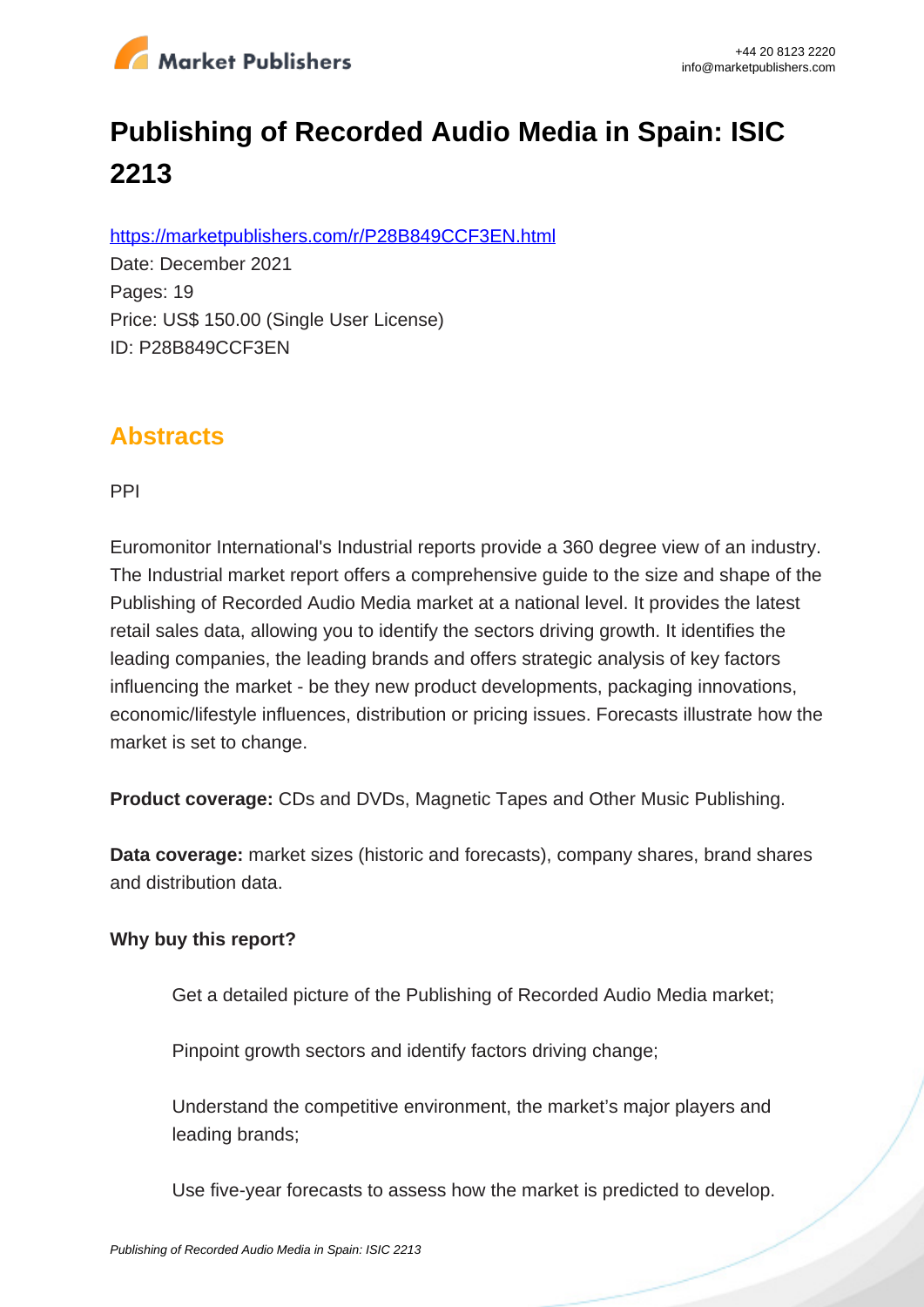

Euromonitor International has over 40 years' experience of publishing market research reports, business reference books and online information systems. With offices in London, Chicago, Singapore, Shanghai, Vilnius, Dubai, Cape Town, Santiago, Sydney, Tokyo and Bangalore and a network of over 800 analysts worldwide, Euromonitor International has a unique capability to develop reliable information resources to help drive informed strategic planning.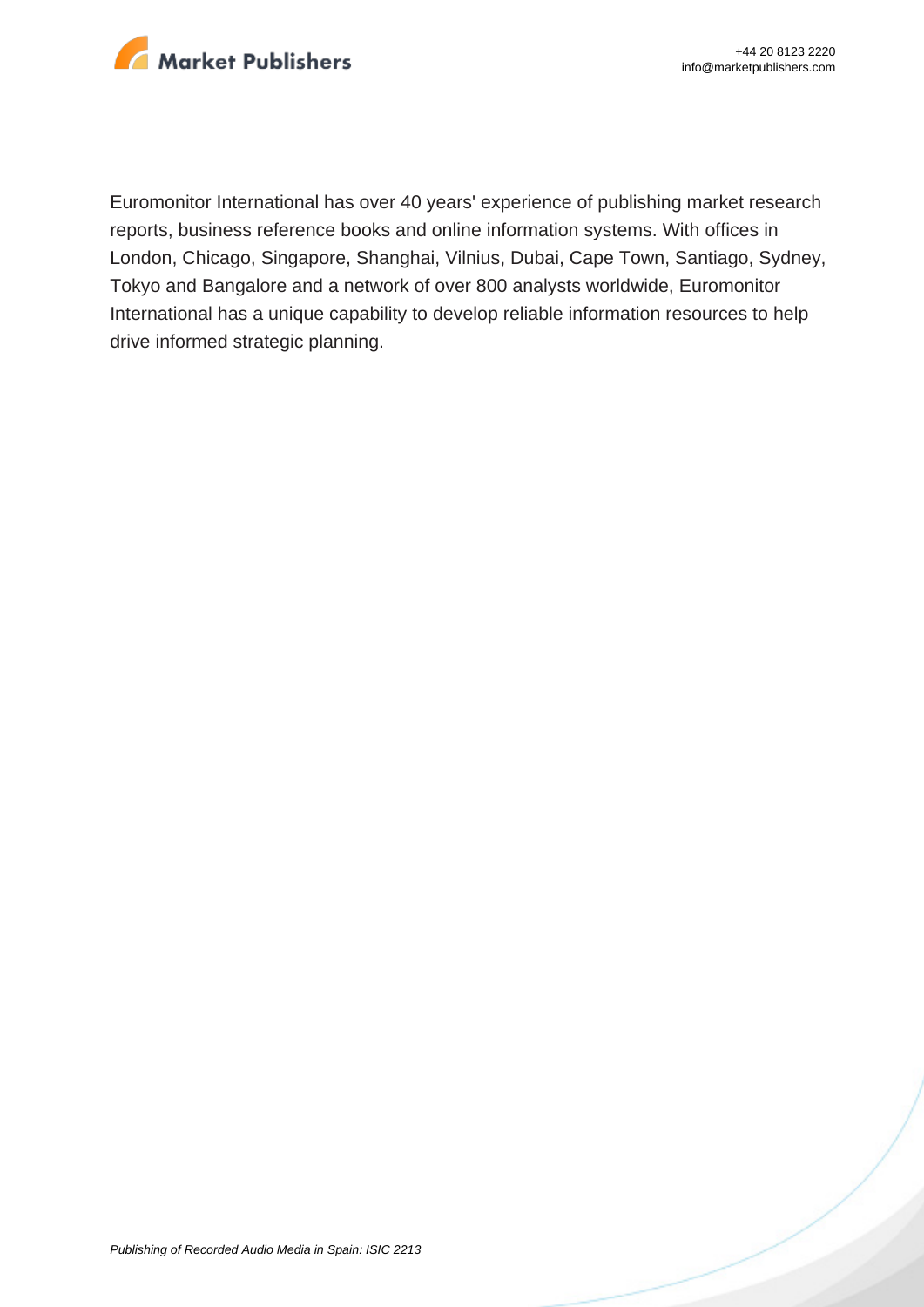

## **Contents**

PUBLISHING OF RECORDED AUDIO MEDIA IN SPAIN: ISIC 2213 **HEADLINES** INDUSTRY OVERVIEW PRODUCTION SCORECARD Summary 1 Scorecard of Production Pillar 2020 CHART 1 Production Value Regional Comparison 2020 CHART 2 Production Value per Capita Regional Comparison 2020 CHART 3 Production Value Growth Regional Comparison 2015-2025 CHART 4 Future and Absolute Growth of Production Value Regional Comparison 2020-2025 CHART 5 Production Value 2015-2025 CHART 6 Production Value by Category 2015-2020 CHART 7 Production Value by Category 2020-2025 CHART 8 Production Value per Employee 2015-2020 CHART 9 Exports 2015-2020 CHART 10 Exports Regional Comparison 2020 COST STRUCTURE CHART 11 Cost Structure 2015-2020 CHART 12 Profit and Profit Margin 2015-2020 CHART 13 Average Salary 2015-2020 CHART 14 Labour Costs and Employee Productivity Comparison 2015-2020 FIRMOGRAPHICS CHART 15 Number of Companies by Size 2015/2020 CHART 16 Competitive Landscape Structure by Company Size 2015/2020 CHART 17 Top Companies' Ranking 2015-2020 and % of Production Value 2020 MARKET OVERVIEW CONSUMPTION SCORECARD Summary 2 Scorecard of Consumption 2020 CHART 18 Market Size Regional Comparison 2020 CHART 19 Market Size per Capita Regional Comparison 2020 CHART 20 Market Size Growth Regional Comparison 2015-2020 CHART 21 Market Size Absolute and Average Historic Growth Regional Comparison 2015-2020 CHART 22 Market Structure by Buyer 2015-2020 CHART 23 Market Structure 2015-2020 CHART 24 Market Structure by Category 2015-2020 CHART 25 Imports 2015-2020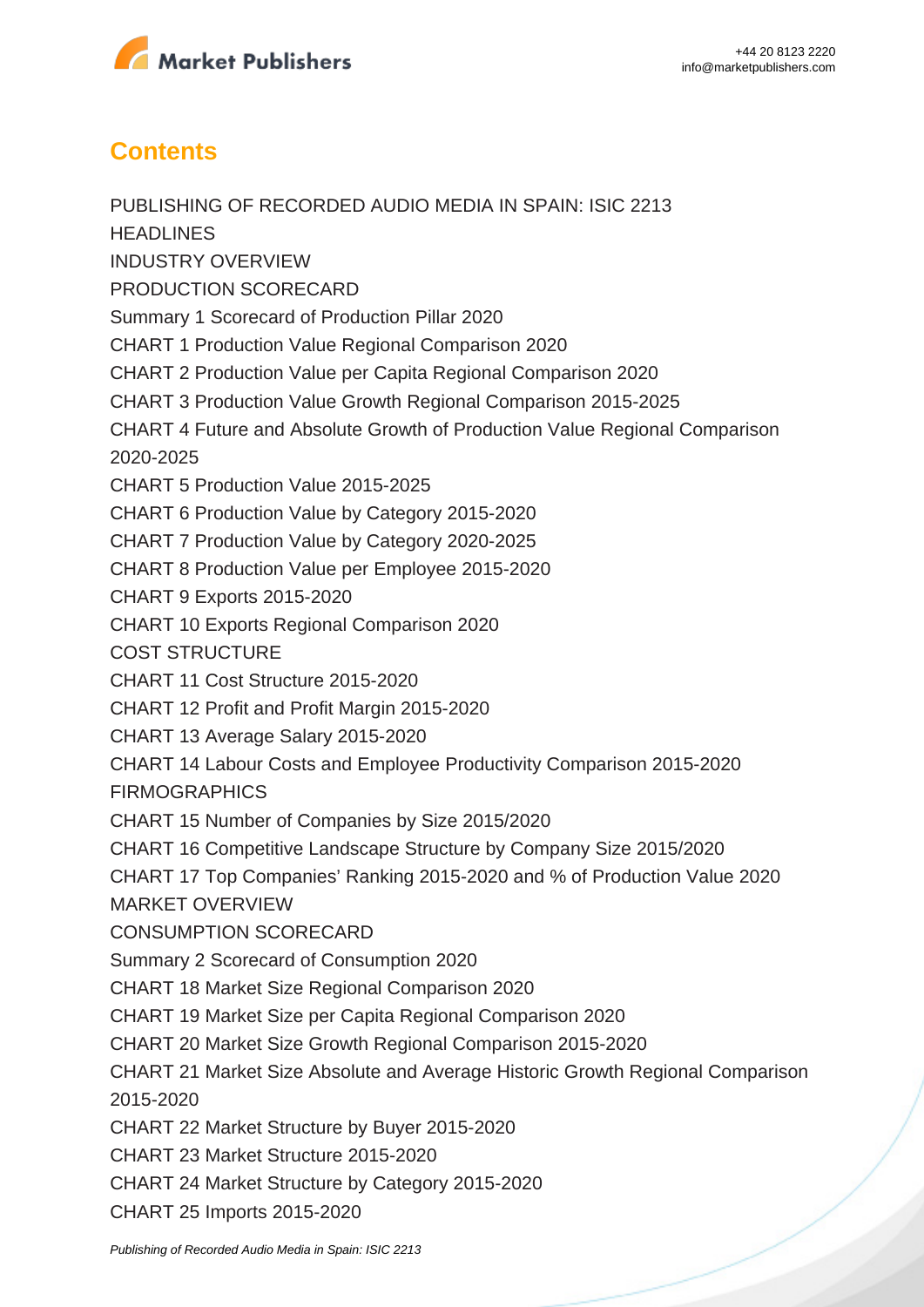

CHART 26 Imports Regional Comparison 2020 ATTRACTIVENESS INDEX CHART 27 Attractiveness Index in Selected Industries 2020 ECONOMIC CONTEXT AND LABOUR MARKET Summary 3 Economic Context and Labour Market 2020